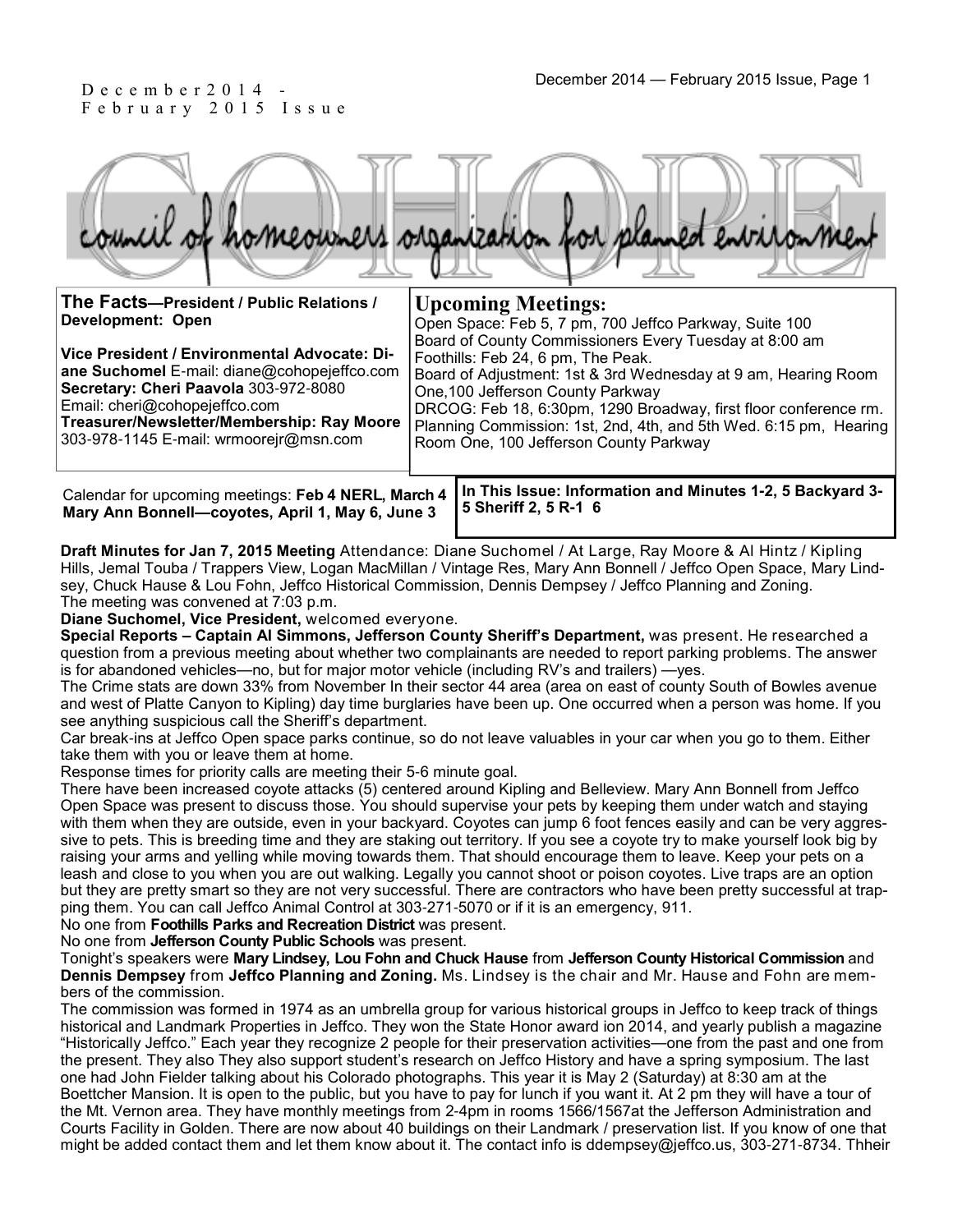website is http://jeffco.us/planning-and-zoning/boards-and-commissions/historical-commission/ .

Lou Fohn and Chuck Hause grew up on farms in the Columbine and Normandy areas and are documenting the history of that area. It includes the Columbine Hills, Columbine Knolls, Columbine Knolls South and South II areas, including the Waterton and Chatfield areas.. So far there are no Landmark properties in that area.

Waterton water treatment plant went online for Denver in 1899, and was the first plant west of the Mississippi. Marston Lake dates from the1890's also, but the water was not treated. There were mostly farms and some small towns in the area until the 1950's.

Lockheed Martin tested rocket motors for the Titan missile at their site southwest of Chatfield. Housing was needed in the area, so developers started buying up the farmland and building neighborhoods. The area saw a lot of change after that—the dirt and gravel farm roads are now paved. Littleton was the main shopping area. There was an airport south of Funplex on the east side of Kipling that Aspen Airways flew out of. You can still see some of it.

Chuck and Lou reminisced quite a lot about the way things were when they grew up.

Questions—What is under Chatfield Reservoir? Mostly farm areas, but there was a small town of 150 homes called Riverside Acres. Some of the homes were moved before the reservoir was filled in, and the rest were knocked down. There was a uranium mine in Waterton Canyon, but it was never a commercial operation.

Are there any archeological sites in the area? There are to the east in Arapahoe county, but none known in this area. **Reports from Officers**. We only had 3 members present so we did not have a quorum.

**Ray Moore, Treasurer**, was present. We have \$1573.18 .

**Cheri Paavola, Secretary**, was not present.

**Diane Suchomel, Vice President**, was present.

The new emissions testing rules are now in effect. New vehicles can go 4-7 years without tests. In 8th to 11th year they will require a computer test. Jeffco website has the particulars.

As of January 1 Association Managers must disclose all fees and remunerations.

The County is updating Zoning Section 7 (telecommunications) to comply with new law. This can increase the height of towers under administrative approval.—January 14 hearing at P & Z and BOCC hearing on February 3.

There is a preapplication meeting on 5021 South Jellison Way (east side of Kipling north of Belleview) to tear down the Shell gas station and replace with businesses.

There is a planning Commission meeting tonight for the southeast corner of Kipling and Quincy for 54 single family homes and some commercial.

There is a rezoning hearing for 11645 West Belleview to change ODP for self storage.

Bowmar is having a Board of Trustees meeting on January19th where they may discuss the Southwest Plaza annexation and the path forward for them.

The self storage place on Bowles south of Tipsy's has been withdrawn.

There is a second referral for site development plan for 1 Manor House Road.

The Jeffco Liquor License meeting is tomorrow. There is a new application for 9100 West Ken Carle Avenue. The 7-11 wants to sell 3.2 beer. There is also a license transfer for 11727 Ken Carle Avenue Suite B (Twisted Comfort).

Next year Xcel will have a different rate for LED lighting (ie street lights).

The sidewalks have a lot of snow on them. Unincorporated Jeffco does not require removal, but maybe there should be some initiatives to get it cleared.

True Value on Kipling shut down because their lease was up.

**Old Business** The position of President for COHOPE is still open.

#### **New Business** None.

**Announcements** None.

We adjourned at 9:00 p.m. *Ray Moore, Treasurer*

| <b>COHOPE Treasury Activity: January 2015</b><br><b>Deposits</b><br>Withdrawals<br>December newsletter \$6.86<br>Website Nov 2014 to Feb 2015 \$26.19 | <b>Beginning Balance December 2, 2014</b> | 1727.21<br>0.00<br>154.03 |
|-------------------------------------------------------------------------------------------------------------------------------------------------------|-------------------------------------------|---------------------------|
| Christmas Party food \$62.98<br>P.O. Box for 2015 \$58<br><b>Ending Balance January 47 2015</b><br>W R Moore, Treasurer                               |                                           | 1573.18                   |

**Libby Szabo To be Sworn-in Jan. 30**—Jefferson County's newest county commissioner will be Libby Szabo, a resident of Arvada and a state legislator. She will be sworn-in at 11 a.m. on Friday, January 30 in Hearing Room One of the Jefferson County Administration and Courts Facility, 100 Jefferson County Parkway, Golden.

Szabo was Assistant Minority Leader of the Colorado House of Representatives. She was serving her third term as a state legislator when she was chosen by the Republican Party to fill the vacant seat of Jefferson County Commissioner from District One in northern Jefferson County. *(cont. page 5)*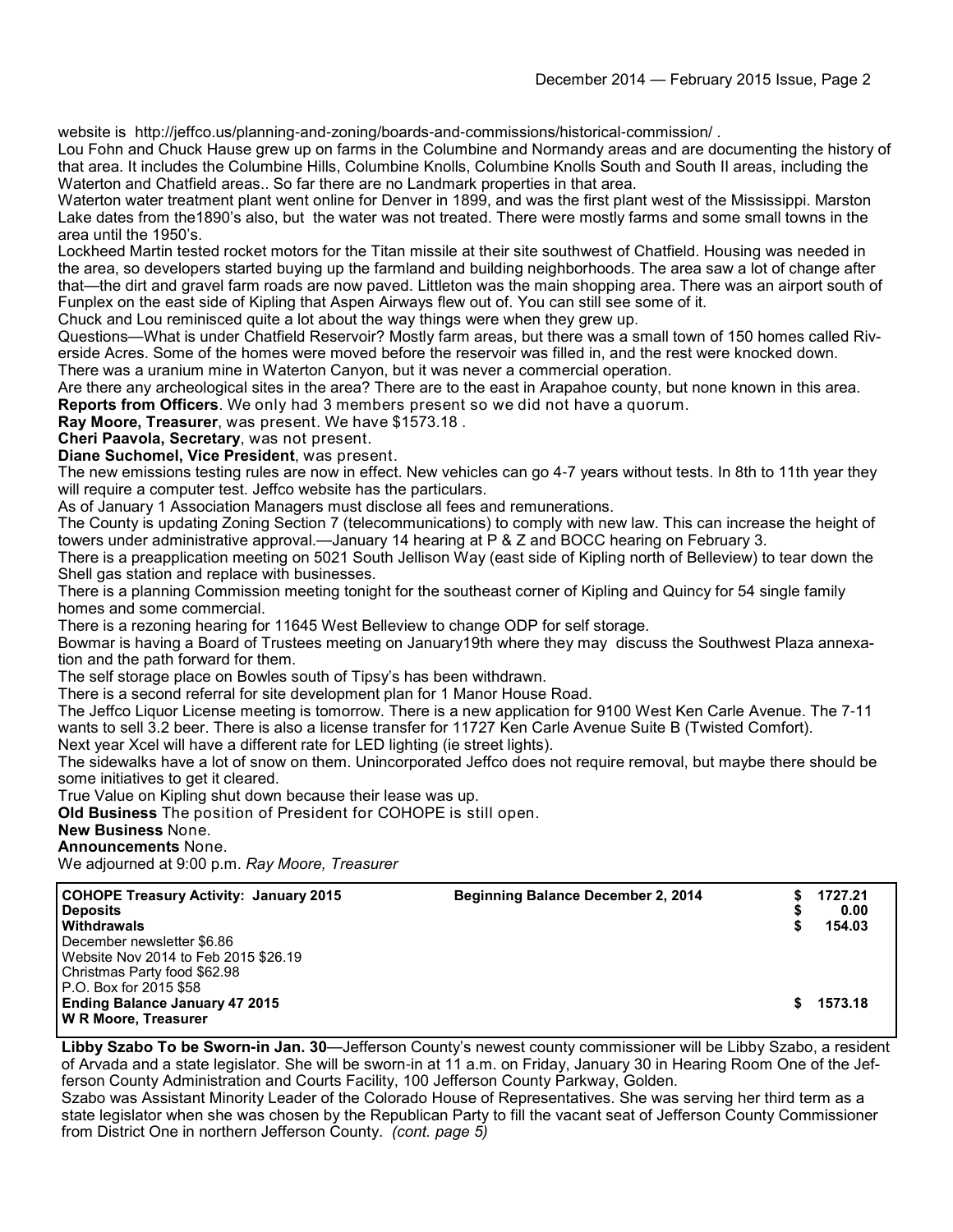# **THE BACKYARD**

## Columbine Hills News

**President's Corner for January 2015 — Can you believe it is 2015 already? I hear it is one of the curses of getting** older. Each year is now a smaller fraction of your life and therefore seems like a much shorter period of time. In part, I'm jealous of the big old bears that get to hibernate during this time of year – I no longer enjoy winter like I used to. Speaking of snow – let's make every effort to keep those sidewalks clean. There are some teens that advertise in the classified sections for snow removal – take advantage of those young backs and call them for the tough jobs. My neighbor and I have an unwritten policy of "first man out cleans both our walks". I love it when I come out to go to work in the mornings and he's already done mine. I get his when the snow falls during the day. The point is – be a great neighbor and help them with this chore.

Our new composer of the newsletter has introduced a digital method of contacting each other; it's called Next Door Columbine Hills. If you get a request via e-mail to join then I'd suggest you do so. Your e-mail address will not be sold, nor will you be flooded with junk mail. It is a pleasant way to communicate with your neighbors.

Here's hoping you had a great Christmas Holiday and enjoy a Happy New year.— *Randy Montgomery, The Columbine Hills Civic Association president rmontgomery@frcs.org* 

#### **Columbine Knolls South II REVIEW**

*From* **President's Corner** Happy New Year to everyone from the Columbine Knolls South II Board of Directors! We hope that 2015 will be filled with new possibilities and good fortune.

The CKSII Board of Directors have been busy working on community projects throughout this past year. Here are a few highlights: Jennifer Blake, Robert Sudar, and Steve Kalney were elected as new members of the HOA Board of Directors. John Schutt was elected to an additional two year term; Continued enforcement of the CKSII HOA Covenants through the Association's property manager and attorney; ACC Committee reviewed and approved over 76 requests for improvements within our community; Regular communication to community members through the monthly newsletter, The Review, and website at www.cksii.org; Managed the CKSII Membership Approved 2014 Budget; Welcome committee visited 14 new neighbors with welcome baskets; Supported the Covenant Renewal for Sections 2 & 3; Supported the Social Committee that planned and implemented the Annual Holiday Hayride; Recruited a Landscape Committee maintained the gardens at the CKSII Monuments at the entry way on Chatfield and Yukon; Decorated the CKSII Monuments at Chatfield and Yukon with lights for the Holiday Season; The CKSII Board of Directors is comprised of volunteers who give freely of their time to improve your community by enforcing the covenants and planning improvements to property where CKSII has easements. There will be three members rotating off the Board in January at the end of their terms. This could be your opportunity to make a difference right here in your community. Please consider serving on the CKSII Board of Directors. You may be surprised how many great people you will meet! If you are interested please feel free to contact me or any other Board member to discuss the opportunity. — *Jon Brouillet, President CKSII HOA*

### Columbine West Civic Association Newsletter

*From* **A Moment With The Board** The December 9th CWCA meeting at Dutch Creek Elementary was the end of year Holiday Potluck. No business was conducted, just eating and laughing. We had a couple of brand new neighbors stop by and introduce themselves, grab some food and share some stories. The CWCA Officers and Board members are thankful to all the neighbors who volunteered time and talents in 2014. We are looking forward to more involvement from neighbors this coming year. Drop by a meeting, give us a call or just show up at scheduled events.

The association is in need of a new person or team to handle the Newsletter Delivery Coordinator position. This position is very important to continue keeping the residents informed in a timely manner of community events and covenants. Contact us if you can help with this important volunteer position.

Please call the CWCA voicemail at (303-904-8218) or email us at cwcatalk@gmail.com. Remember if you have any suggestion of ideas, call the voicemail, drop an email, just contact us. Look forward to hearing from the community. Residents are encouraged to attend any monthly meeting the next one is January 13th, 7:00 p.m. at Dutch Creek Elementary, second Tuesday of the Month.

### The Leawood Rapporter

*From* **Leawood Metropolitan Recreation and Park District Minutes Dec 10, 2014** The meeting was called to order at 6:32 PM at Leawood Elementary School by President Kyle Sargent. Members present were: Linda Smith, Donna Snyder, Mibby Luedecke and Dave Padilla, Parks Manager. Residents Debby Baker and Faye Gardner were also present.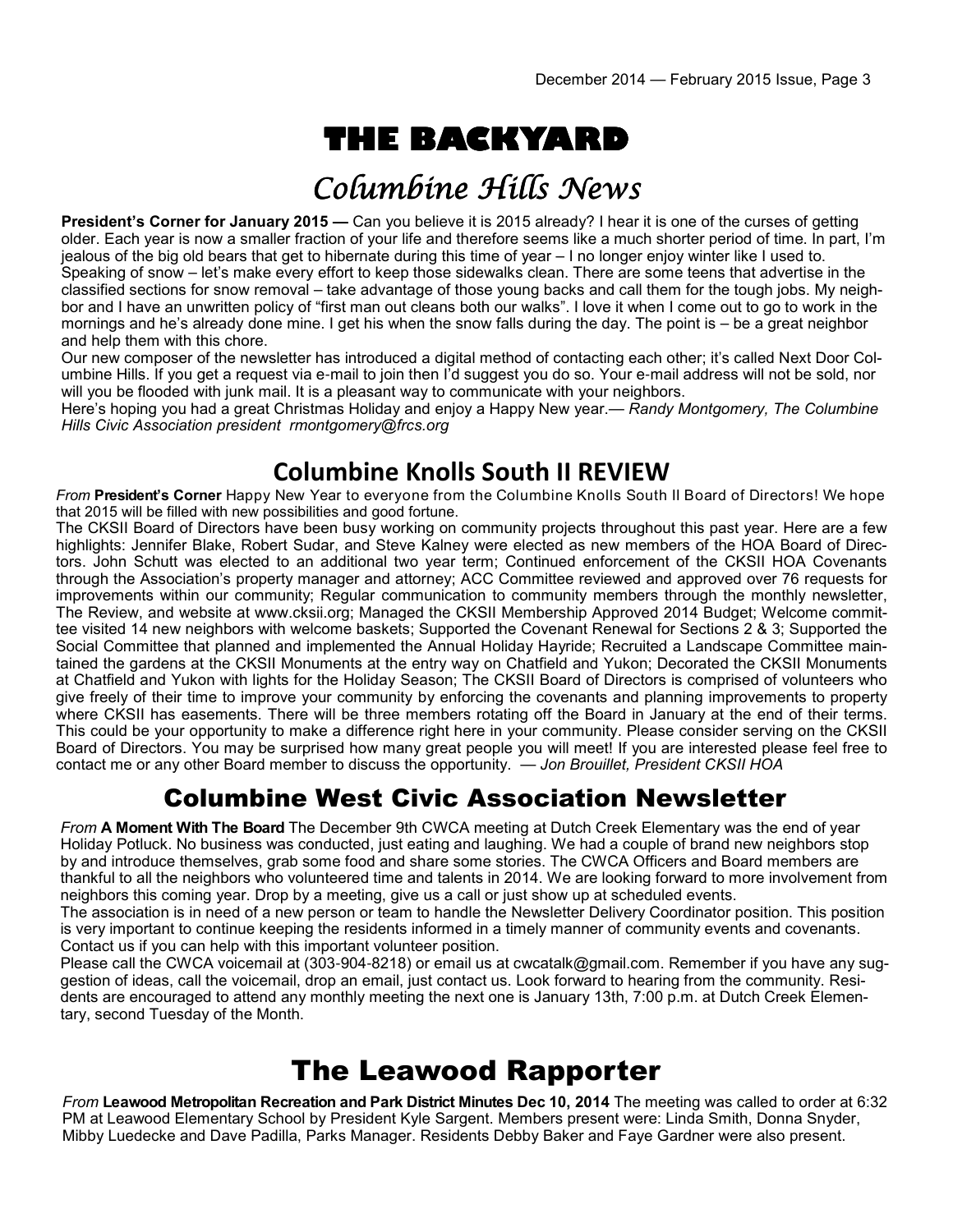**Public Comment** – A resident came to meeting out of concern about the information that was in the minutes related to Foothills Park district possibly seeking tax dollars due to their defeat of a mill levy increase. Currently, we have no information on anyone trying to seek tax revenue from our District, although the board is aware that the Vintage Reserve Metro District is looking into contracting with Foothills for residents to access a pool. We will inform the District if this is a future concern. Another resident had a concern about horses leaving their business on the trail and sidewalk at Raccoon Park. We will address the unknown resident to clean up after their horses if we can find out who the user(s) are. Any information will be appreciated.

Treasurer's Report – The Treasurer's Report was submitted by Donna. As usual at the end of the year, a small amount of property tax and ownership tax revenue was reported. Invoices for the month include: United Site Services, Denver Water, Waste Management, DBC Irrigation, doggie bag vendor, Colorado Special District Property and Liability Pool insurance, Evergreen Newspaper for Budget announcement, snow removal invoice, Dave's invoice and reimbursement to petty cash. Donna also reported the FICA payment will be paid and she will be conducting our usual annual transfer from Conservation Trust Fund to our banking account. Board members noted that if Leawood residents are no longer receiving delivery of the Courier, the District will have to find another publication in which to post its statutorily mandated notices. Mibby moved the report be received and bills paid. Linda seconded and the motion passed.

Parks Manager Report – Dave reported Urban Drainage had their contractor remove downed trees at Weaver Park related to the beaver damage and also one tree in Raccoon Park (unrelated to the beavers). There are no more signs of the beavers in our parks. Trash was picked up in all parks and taken to our dumpster in Raccoon Park. Fall clean-up was complete in all parks.

Dave had an issue with kids filling up the potty in Weaver Park with snow (about 4 ft. high). The snow turned to ice and had to be chipped out with a bar and pick in order for the potty to be serviced. This took a lot of his valuable time. Our new trees at Raccoon Park were watered by Dave, along with landscaping by the dumpster, trees in Weaver Park and some of the parkway trees. Hand-watering of trees, especially those that are newly planted, will likely be required until or if there is significant moisture.

Dave met with Platte Canyon Sewer's contractor related to damage caused during the sewer relining project, including the deep ruts in the native grass at Weaver Park along the path walk that parallels the iron fence in the soccer field caused by the bypass team. The area will need soil and new grass. Dave suggested a plan for repairing this area and installing new potty structure at the same time. The plan is to have the projects done close together. A walk-thru meeting has been scheduled with Jacobs Engineering on December 16 to go over re-seeding areas and damage to sidewalks and signage.

A call was received by Dave from a resident adjacent to Leawood Park pavilion. The resident stated someone had driven into the park around 8:30 PM and their lights were shinning into their house. REMINDER: Vehicles are not permitted in the parks at any time by anyone. Sprinkler lines and boxes can be damaged and it is expensive to repair the lines. Correspondence – Linda received an email from Mike Shaw of the LCA forwarding information from Heather Gutherless of Jefferson County Planning and Zoning. She noted the Board of County Commissioners unanimously approved revised Accessory Dwelling Unit Regulations. They made three changes to the regulations during the hearing. They clarified language about minimum lot sizes required by Public Health, added a requirement for a document to be recorded that notifies future owners of the restrictions associated with accessory dwelling unit, and added a lot and building standard that addresses site constraints for properties over 1 acre that are proposing a detached accessory dwelling unit.

**Old Business –** Projects, Budget – The 2015 budget was finalized and approved, with the District anticipating to have expenses for 2015 within the revenue amounts expected to be received. Linda moved to adopt the 2015 Budget. Mibby seconded and the motion passed unanimously. A resolution to set the mill levy is also required each year. Donna moved we adopt a resolution to keep the mill levy at 3.730 in accordance with state law. Mibby seconded and the motion passed unanimously. Donna will file the necessary documents with Jefferson County and Colorado Division of Local Governments.

Meeting Dates Day/Time: 2nd Wednesday of each month (unless noted), 6:30 PM

Location: January to May – Leawood Elementary School, June, July and August – Park pavilions or Board member's homes due to school being closed, September to December – Leawood Elementary School The meeting was adjourned 7:52 PM. — *Linda T. Smith, Vice President and Secretary*

#### WoodBourne

*From* **Note From the Board President** Due to the holidays, the January newsletter goes to print prior to the December Board meeting. Therefore, there is no new business to report at this time. Information from both the December and January meetings will be included in the February 2015 newsletter.

Remember that from December 1, 2014 through January 15, 2015, Waste Connections will pick up any waste / trash associated with the holidays, including holiday trees, at no cost. If you have any questions or concerns, please contact Waste Connections at 303-288-2100.

A big thank you to Gardening Committee for the wonderful lights display at the front entrance on Freemont. It looks amazing.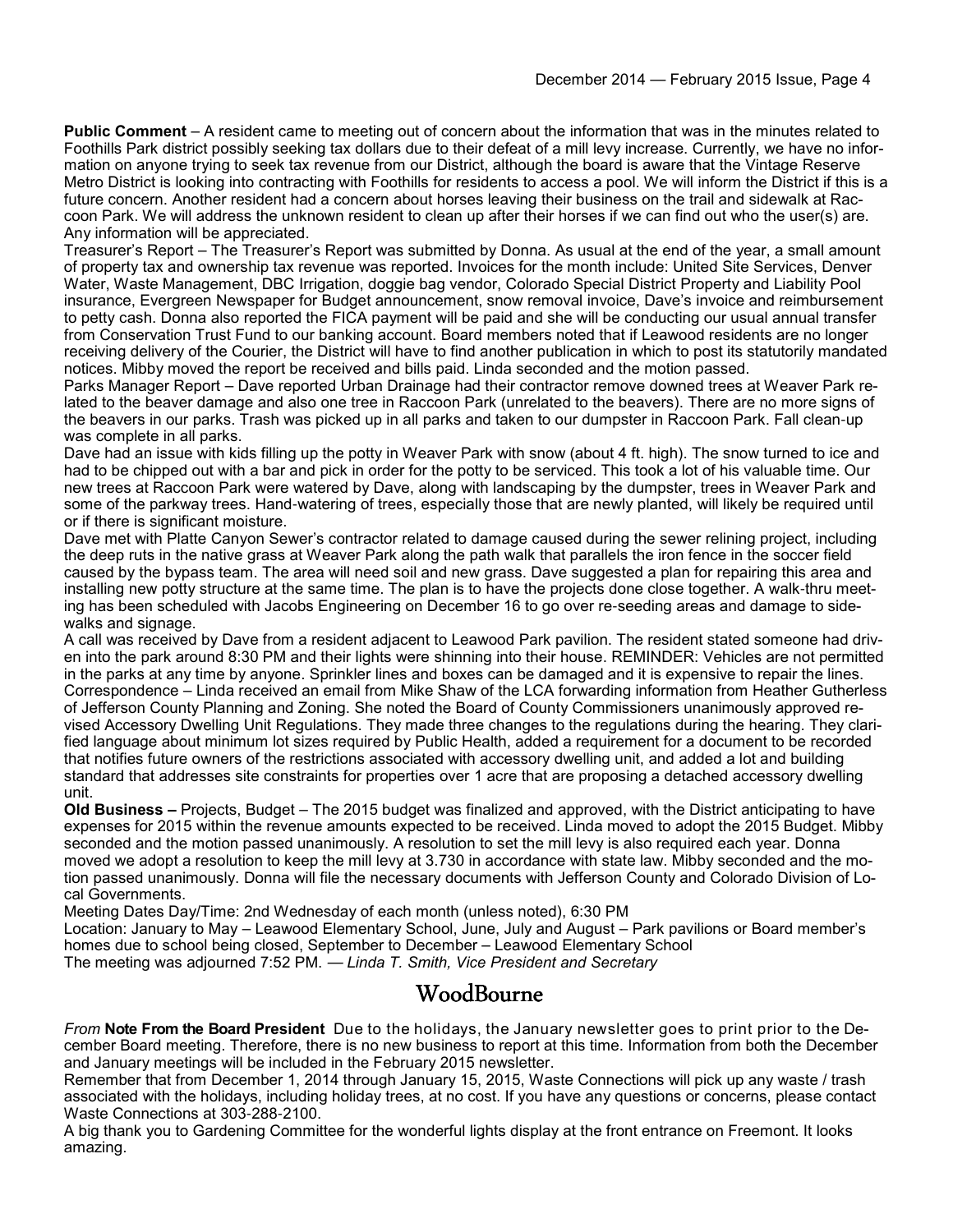The Holiday lights contest winners will be published in the February 2015 newsletter and via Facebook.

Just a reminder that the HOA dues have increased to \$57.00 per month effective January 1, 2015. If you pay your monthly dues through an auto-deduct/ach from MSI, you do not need to do anything. If you pay through your bank's bill pay system, you will need to update for the new amount with your bank. If you pay with a coupon each month, new coupon books were mailed around the first of the year with the new amount.

Thanks and have a great winter season! — *Jay Hansen, President*

### **Williamsburg II News**

*From* **President's Message** The frenzy of the holiday season wanes. The holiday décor comes down (always faster than it went up) and is securely stored away in the basement or garage. A more "normal" routine returns to our lives. Happy New Year!!! Welcome 2015 and the month of January, which can often feel like one of the longest months of the year as the celebrations and festivities from last month quickly become distant memories. The last 35 days or so were fun indeed and oh boy, we did enjoy them, often to excess! Many of us attended the HOA sponsored annual Holiday Hayride. Always nice to see neighbors gather to enjoy caroling, refreshments and youngsters visiting with Santa. Thanks to all who participated. Five homes in our community received recognition for their holiday decorating efforts during the annual Holiday Lighting Event. Congratulations to them and to all those in the neighborhood that helped make our community look so festive.

Looking ahead to the New Year, the annual Easter Egg Hunt will take place the later part of March. Early June we'll sponsor the community Garage Sale again. Bike Parade on July 4th. With the cooperation of Mother Nature, outdoor Movie Night will return in the summer. And the Wine and Cheese Event will be repeated again next fall after receiving overwhelming positive reviews! Watch for more information to come in future newsletters. Have ideas for other community events? Contact us and let us know!

**From Jeffco Sheriff—Jury Duty Scam** The phone rings, you pick it up, and the caller identifies himself as an official from the Jefferson County Sheriff's Office Warrants Unit. He says you failed to report for jury duty and that a warrant is out for your arrest. The scammer is quick to offer a solution-a fine, payable by credit card that will clear up the problem. This is when you should hang up the phone. It's a scam.

Jury scams have been around for years, but have seen a resurgence in the past few weeks in Jefferson County. As a rule, courts, or the sheriff's office will never ask for confidential information over the phone. Instead, these offices generally correspond with prospective jurors via mail or email, providing written proof.

This scam's bold simplicity may be what makes it so effective. Facing the unexpected threat of arrest, victims are caught off guard and may be quick to part with some funds, or information to defuse the situation. Protecting yourself is key: Never give out personal information when you receive an unsolicited phone call, and most certainly never wire or send money as a result of such call.

The 'jury' here at the Sheriff's Office have a unanimous verdict: when in doubt, hang up.

To report a fraud, please call the Fraud Reporting Hotline at 303-271-5550 or email: sheriff@jeffco.us

**Jeffco Sheriff's Office Citizens' Academy starting in March!** Jefferson County, Co. – The highly anticipated return of the Jefferson County Sheriff's Office Citizens' Academy is around the corner and we are now accepting applications. The academy will begin on Wednesday, March 18, 2015, and is a 10-week program designed to provide Jefferson County residents with hands-on experiences and information about how the Sheriff's Office functions. The class will be held each Wednesday evening from 6-9:00 p.m.

Participants will learn about the many aspects of law enforcement from veteran deputies who teach in their own areas of expertise. In a classroom setting — enhanced with tours — citizens will explore various aspects of law enforcement, and acquire firsthand knowledge of patrol, criminal investigations, K-9, Bomb Squad, detention operations, and more. Each class provides insight into the challenging tasks deputy sheriffs and investigators must face daily.

If you've ever been curious about law enforcement and how it really works, or perhaps have an interest in exploring the possibilities of a career in law enforcement, this academy is the place for you. Participation in any physical activities is strictly voluntary.

Participation in the academy requires a commitment of one night a week for ten weeks. There is no fee for the academy and participants must be residents of Jefferson County and at least 18 years old. Space in the class is limited, so don't delay. Once the academy is full, applicants will be placed on an eligibility list for 2016.

For further information and an application, visit our website, or contact Mark Techmeyer, Public Information Officer at 303-271-5602 / mtechmey@jeffco.us.

Szabo is a Colorado native. She and her husband, Denes, have four children – Angel, Jessy, Nissa, and Karly – and will have been married 32 years in March.

The Szabos own a family business that has been in operation for more than 40 years. Commissioner Szabo also has experience in the mortgage lending and financial services industry. She is very active in her community, coaches youth sports, and volunteers at her church. *Kathryn Heider Public Information Officer 303*-*271*-*8515 kheider@jeffco.us*